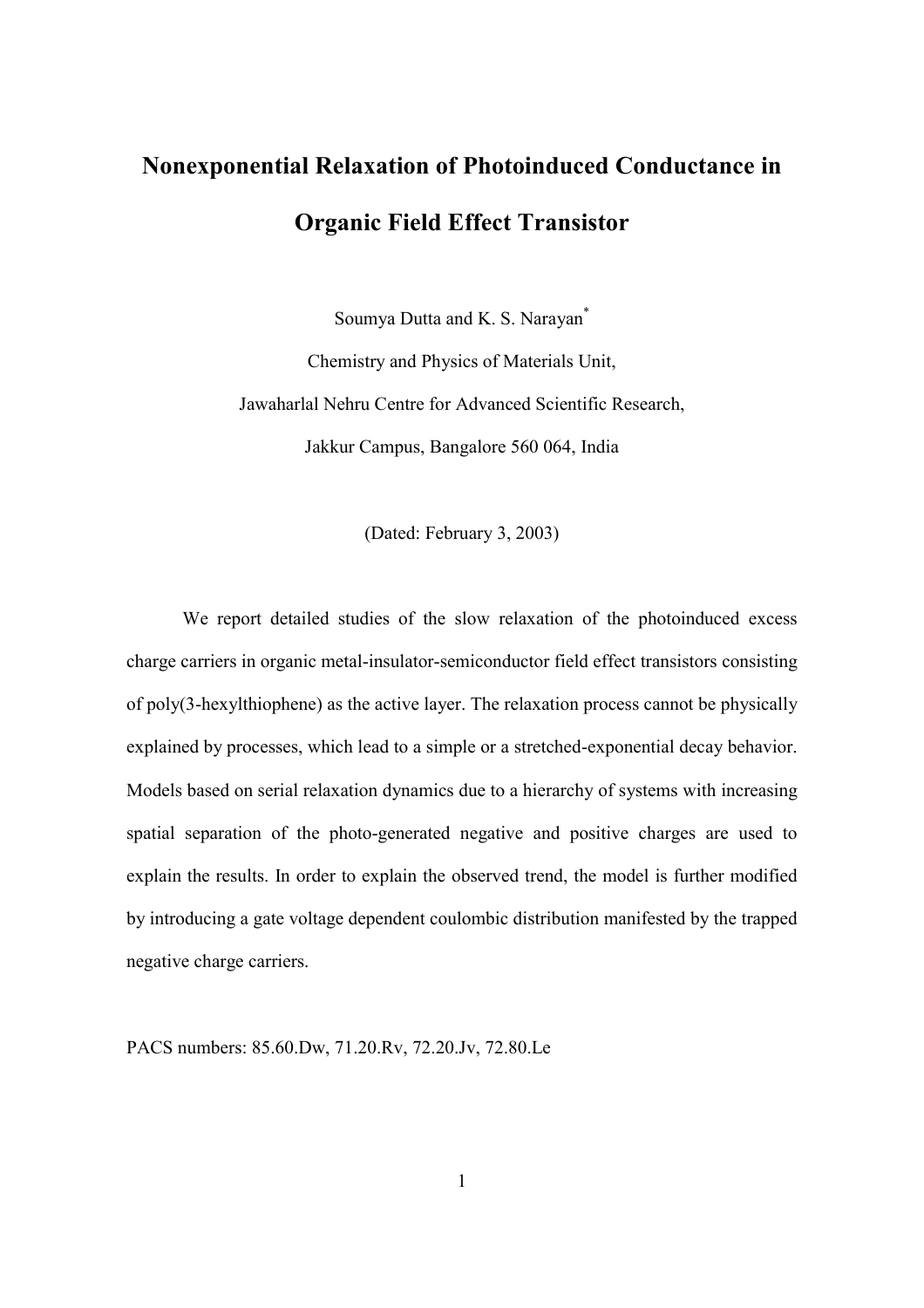Field effect transistors based on organic semiconductors and conjugated polymers have spurred tremendous interests in the development of organic/plastic electronics<sup>1, 2</sup> and opto-electronics<sup>3, 4</sup> due to the lower cost, facile processability and chemical tenability. Apart from the technological implications, the metal-insulator-semiconductor field effect transistor (MISFET) geometry can also serve as a model structure to study the charge transport mechanisms and transport parameters such as field effect mobility, and semiconductor-insulator interfacial density of trap states. The selective distribution of the carrier density in the FET geometry with the large concentration of the positive charges in the channel region compared to the bulk can result in interesting situation especially upon photoexcitation. Large changes in the dark drain-source current  $I_d$  or *I* upon photoexcitation, at low-light levels was recently demonstrated in FETs based on regioregular poly(3-octylthiophene).<sup>5</sup>

It was observed that in an organic FET, which is typically p-channel and activated under enhancement mode, the incident light intensity can act as an added control parameter.<sup>5</sup> The electric field distribution in the device promotes the separation of the photoinduced charge carrier (PCC). The more mobile positive charges drift towards the channel whereas the negative charges find their minimum potential in the bulk and get localized in the trap sites. Upon, switching off the photoexcitation, the photoinduced current  $I<sup>light</sup>(t)$  relaxes quite slowly with an apparent persistent behavior and the sample recovers to the dark conditions over a period of several hours. This persisting effect can lead to back-gating problems in polymer FETs. The decay mechanism in the present system depends on several aspects like defects in insulator-semiconductor interface, bulk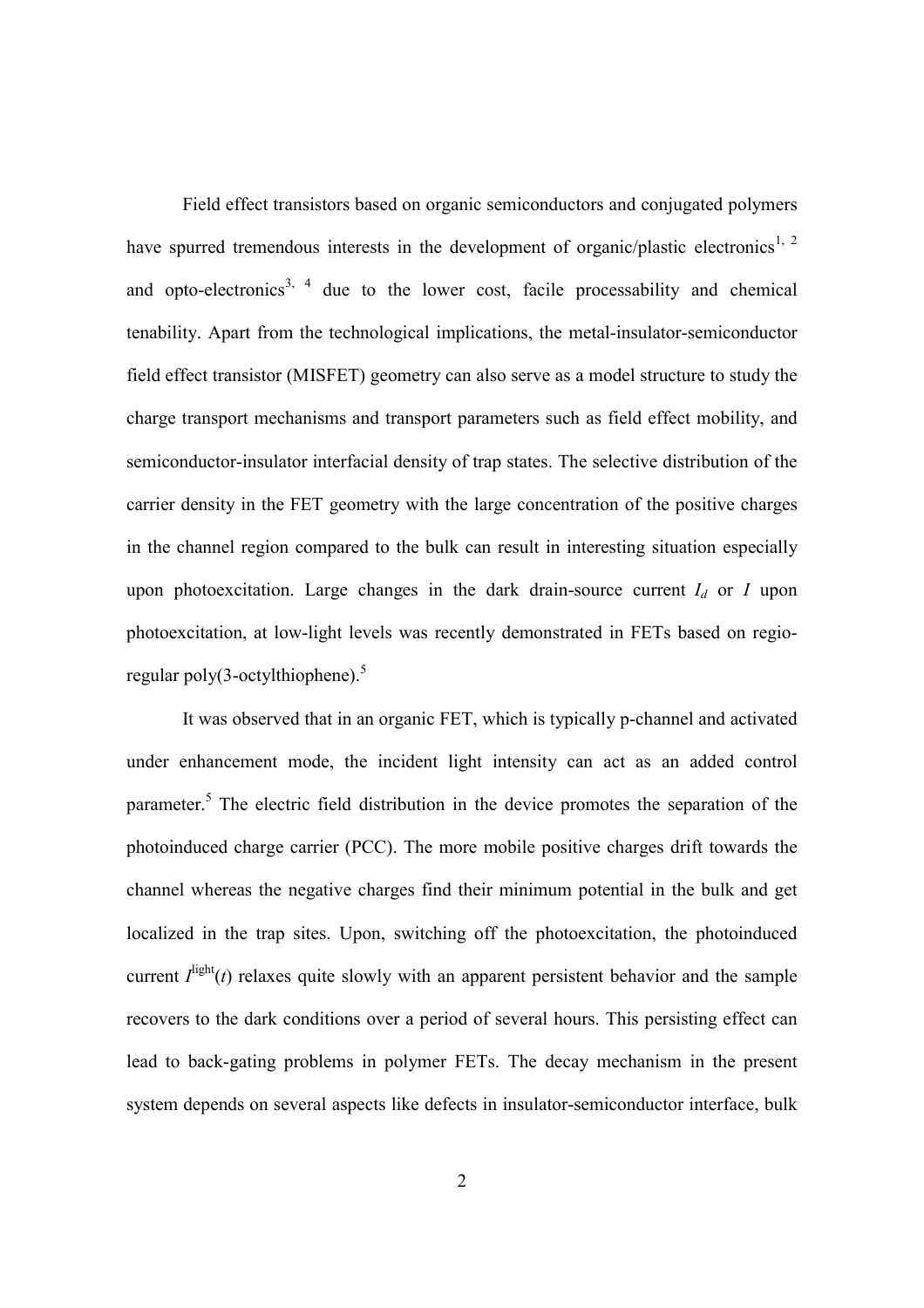trap densities, diffusion rates of PCC and  $V_g$ . We examine this decay closely as a function of gate voltage  $(V_g)$ , which largely involves the neutralization of the excess negative charges in the bulk in the background of the channel current.

Slow relaxation of PCC is known to occur in poly(phenylenevinylene) (PPV) and poly(alkylthiophene) systems.<sup>6, 7, 8, 9</sup> The non-equilibrium conductance following photoexcitation in these systems was interpreted in terms of dispersive diffusion mechanism restricting recombination. The decay mechanisms are typically fitted to a stretched exponential behavior (Kohlrausch's law); The conductivity  $\sigma(t) = \sigma_0 \exp[-(t/\tau)^2]$ , where  $\tau$  is the relaxation lifetime and the exponent  $\gamma$  is indicative of the degree of disorder and associated with a distribution of activation energies. Two different statistical approaches have been used to describe the decay processes. One proposed on the basis of a statistical distribution of lifetimes of many correlated degrees of freedom (parallel relaxation) and the other based on the serial relaxation to equilibrium essentially through a hierarchy of dynamical constraints proposed by Anderson *et al*. <sup>10</sup> and further modified by Queisser *et al.*<sup>11</sup> We highlight the validity of the latter model and its specific applicability to study  $I^{\text{light}}(t)$  of the transistor structure in this report.

In conjugated polymers having nondegenerate ground state, charge injection onto the backbone causes a local structural distortion and the formation of self-localized polarons or bipolarons with associated electronic states in energy gap  $E<sub>g</sub>$ .<sup>9</sup> It is also well known that for such system the transport in the bulk mainly governed by bipolaron, which is stable excitation and near the surface bipolaron dissociates into polarons leading to recombination.<sup>6</sup> It has been shown using charge modulation spectroscopy and electroabsorption that the electric field induced charge carriers in the regio-regular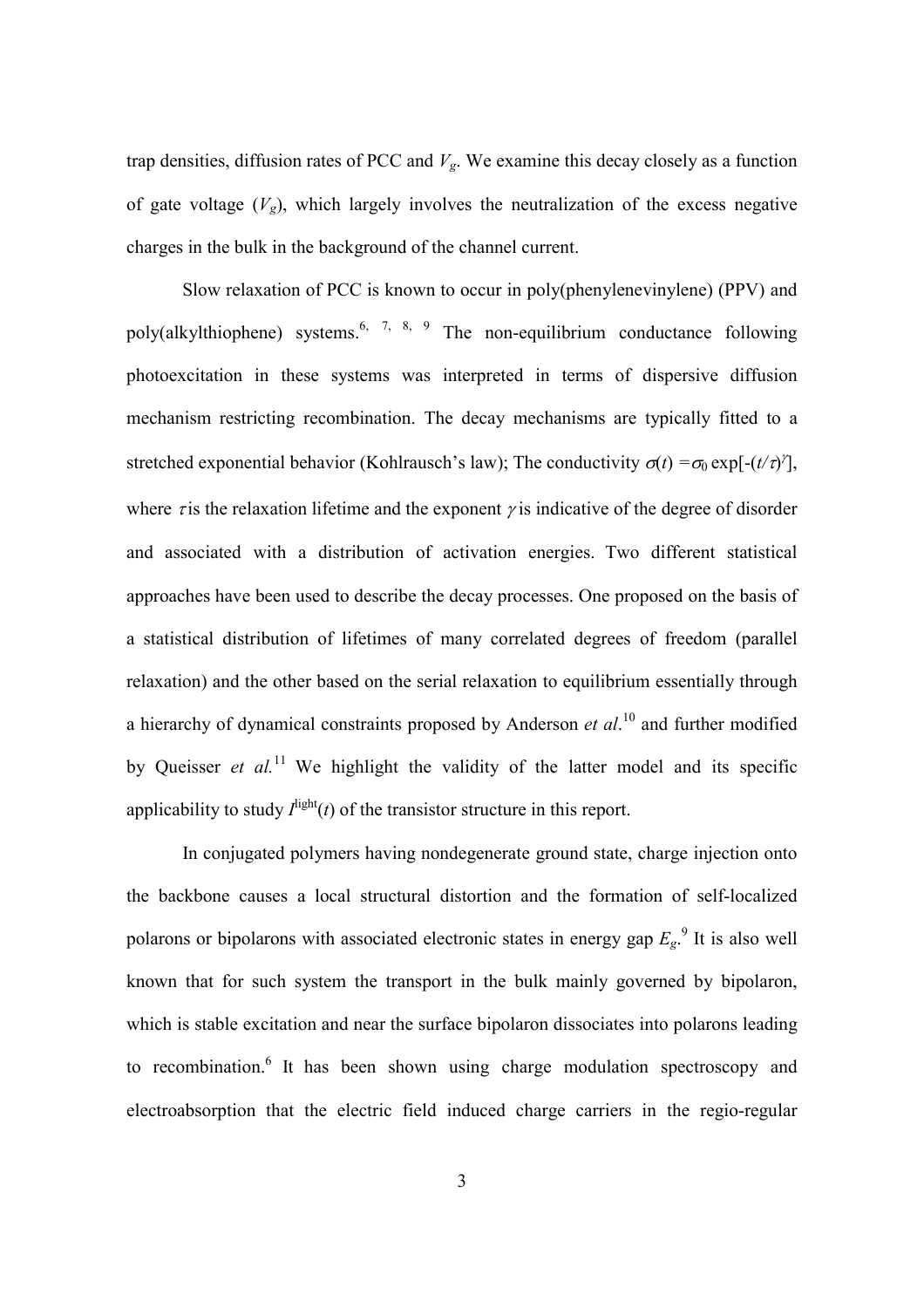poly(3-hexylthiophene) (RRP3HT) channel and the majority carriers after the photogeneration process are largely polaronic in nature.<sup>12</sup>

After termination of illumination, the decay of  $I^{\text{light}}(t)$  in semiconducting polymers, such as PPV and its derivatives<sup>6, 7</sup> is typically subjected to a fit with Kohlrausch's law, and described by a relaxation process involving a series of sequential, correlated activation steps.<sup>10</sup> It is observed that the decay rate is characterized by large time constants and  $0 \le |y| \le 1$  in systems especially with long-lived decay ( $y \approx 0.5$  for  $PPV$ <sup>6</sup>).

The stretched-exponential decay law (SEDL) can also be derived introducing a power-law dependence of decay rate based on continuous-time random walk.<sup>13</sup> The use of the model can lead to interpretation which demands that the physical nature of recombination changes with time, spanning over large timescales. A forcible fit to this model would also then lead to assuming a wide spread in trap energies and crosssections. A model based on different spatial separation is more appropriate in the present case, which relies on identical physical mechanism for recombination for the rapid and slow segments of decay.<sup>14</sup> The slow process of the decay forms a large component of the entire decay in the FET geometry and makes it necessary to resort to such an approach. The model invoked to explain the present results, which exhibit extremely slow decay process, has been adapted from the model<sup>11</sup> to describe the persistent photoconductivity results in *n*-type gallium arsenide (*n-*GaAs) grown on insulating chromium doped GaAs (Cr: GaAs) with hole traps, where the decay is as follows: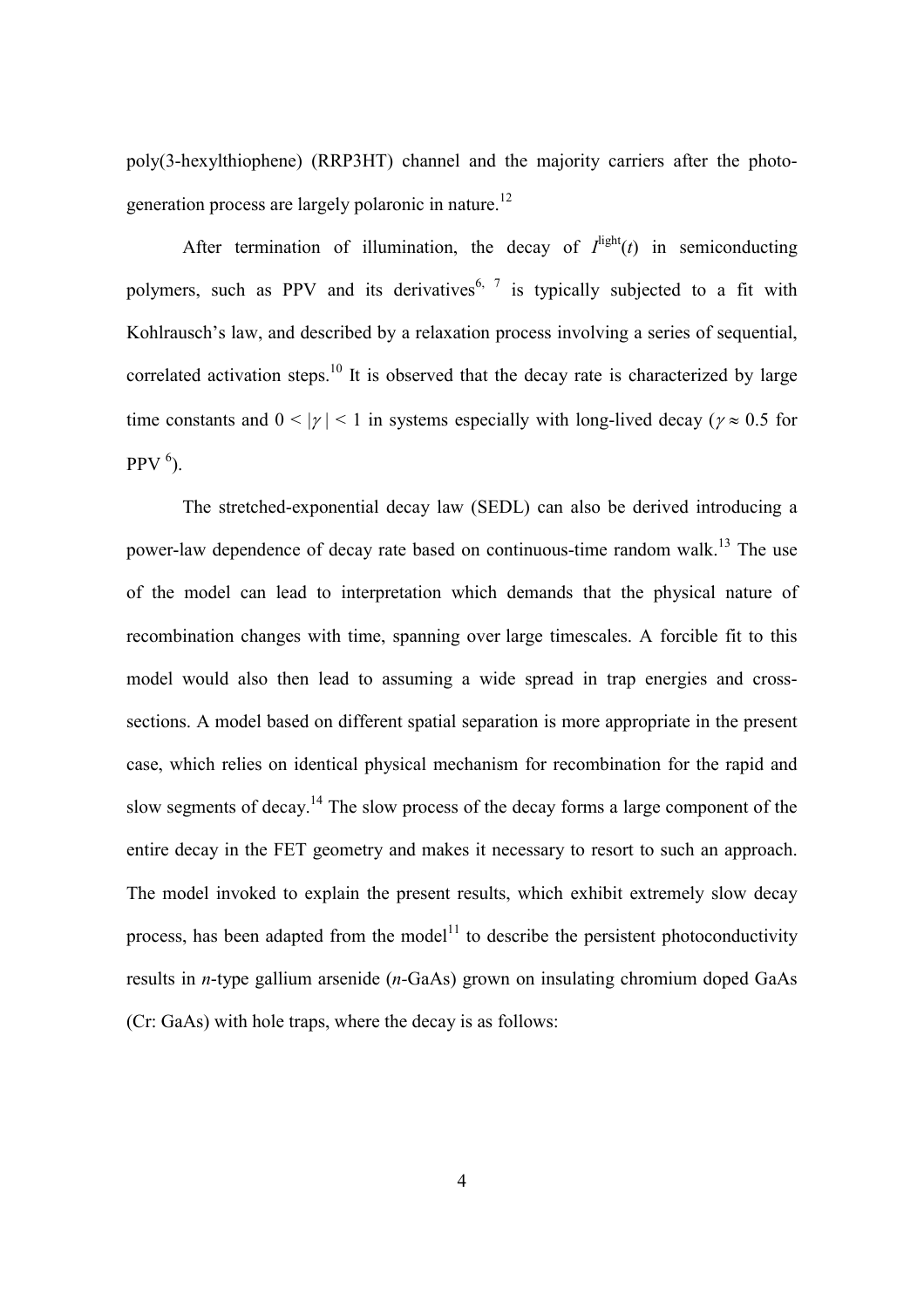$$
\sigma_{\text{off}}(t) = \sigma_{\text{ini}} - \frac{1}{2x_p} e\mu_h a Z \ln(t/\tau_0), \quad \text{for } t \gg \tau_0
$$
 (1)

where *e* is the charge of the majority carriers having mobility  $\mu_h$  within the conducting channel of thickness  $x_p$ , Z is the volume density of traps,  $\tau_0$  is carrier life time of uniform bulk material and *a* is the Bohr radius of the positive charge carriers. The equation is derived on the basis of the recombination process of PCC at a rate expressed as  $14$ 

$$
\frac{dn(x,t)}{dt} = -\left[n(x,t)/\tau_0\right] \exp(-2x/a) \tag{2}
$$

where  $n(x,t)$  is trapped negative charge density persisting after time interval *t* from termination of the disequilibrating illumination. The *x*-axis extends toward the bulk and *x*  $= 0$  corresponds to a discrete channel-bulk boundary. By solving Eq. (2) for  $n(x,t)$  in terms of *t* and assuming  $t \gg \tau_0$ , which is valid for many practical purposes, the excess conductivity due to PCC can be expressed as

$$
\sigma_{\text{off}}(t) x_p = \mu_h e \int_0^\infty n(x, t) dx \approx \mu_h e \int_0^\infty n(x, 0) dx \tag{3}
$$

where  $n(x,0)$  corresponds to the density of trapped negative charges at  $t = 0$ . In disordered semiconductors, the less mobile PCC get localized and trapped in the bulk maintaining a distribution after being photoexcited.<sup>14</sup> In present system a rectangular distribution of trapped negative charge carriers is considered to be extended up to a certain length  $x = l$ at time  $t = 0$ , i.e.  $n(x,0) = Z$  in the interval [0, *l*] and zero elsewhere. At time *t*, all carriers having life time  $t+\tau_0$  can be assumed to have recombined. The effect of recombination can be realized clearly by considering a sharp-front separating the localized negative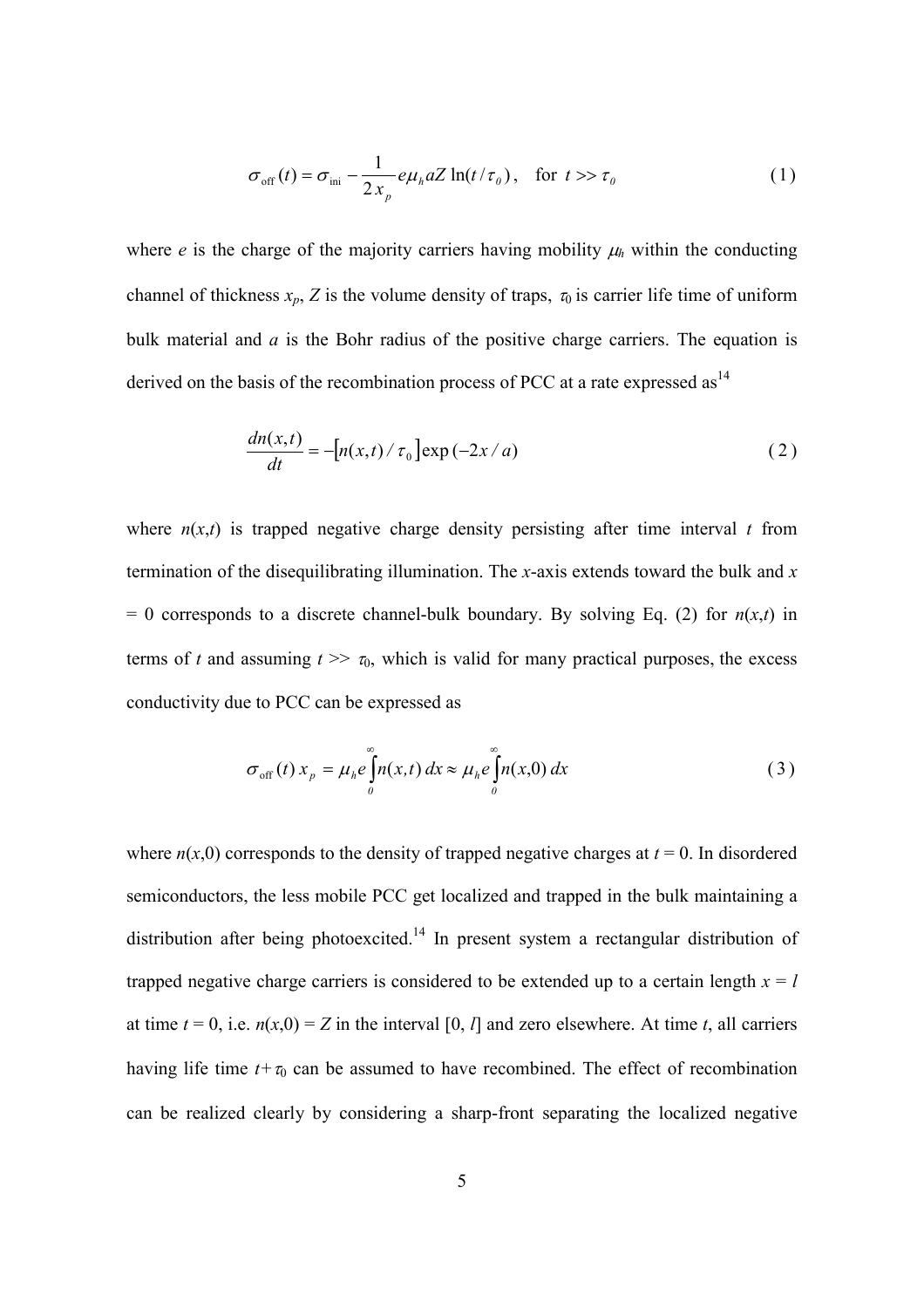charges from the mobile positive charges is moving along *x*-axis. The position of the front relates the time through a spatial distribution  $\tau = \tau_0(2 x / a)$ , which can be obtained from the denominator of Eq. (2). The lifetime  $t+\tau_0$  corresponds to the position of the front  $x(t) = (1/2)$  *a* ln  $[1 + (t/\tau_0)]$ , which can be treated as the lower limit of Eq. (3) to find the conductivity. Integration of Eq. (3) by substituting the rectangular distribution finally yields Eq. (1) for  $t \gg \tau_0$ . The concept of spatial distribution of the carriers, used in this model, is justifiable specifically for FET geometry under photoexcitation. The  $V_g$ dependency of  $I^{\text{light}}(t)$  decay can be taken to be a measure of the parameter governing the spatial distribution. The associated physical arguments arise from a possible presence of an in-built field, which modifies the transistor characteristics, and the charge carrier generation.15, 16 Upon switching off the light source the field redistribution and the recombination causes the current decay. The rate of recombination decreases progressively accompanied by the relaxation of the in-built field. In the longer time scale the decay process is governed by the recombination of charge carriers separated by larger distances. The thermal relaxation related mechanisms are neglected in the present model, hence low-light intensity and low temperature were employed in the experiments.

The top-contact geometry was used to fabricate the MISFET devices as shown schematically in right inset of Fig. 1. Polyvinyl alcohol (PVA) ( $\varepsilon \approx 8$ ) was spin coated on top of aluminum coated glass substrates as the dielectric layer with thickness  $\approx 0.5 \mu m$ .<sup>5</sup> After a thermal treatment process hexamethyldisilazane was coated on the dielectric material and cured for an hour to enrich the surface quality. A layer of RRP3HT (thickness  $\approx 150$  nm,  $E_g \approx 1.8$  eV) was spin coated onto the dielectric followed by a thermal treatment under vacuum at  $60^{\circ}$  C for 2 hours. The drain and source electrodes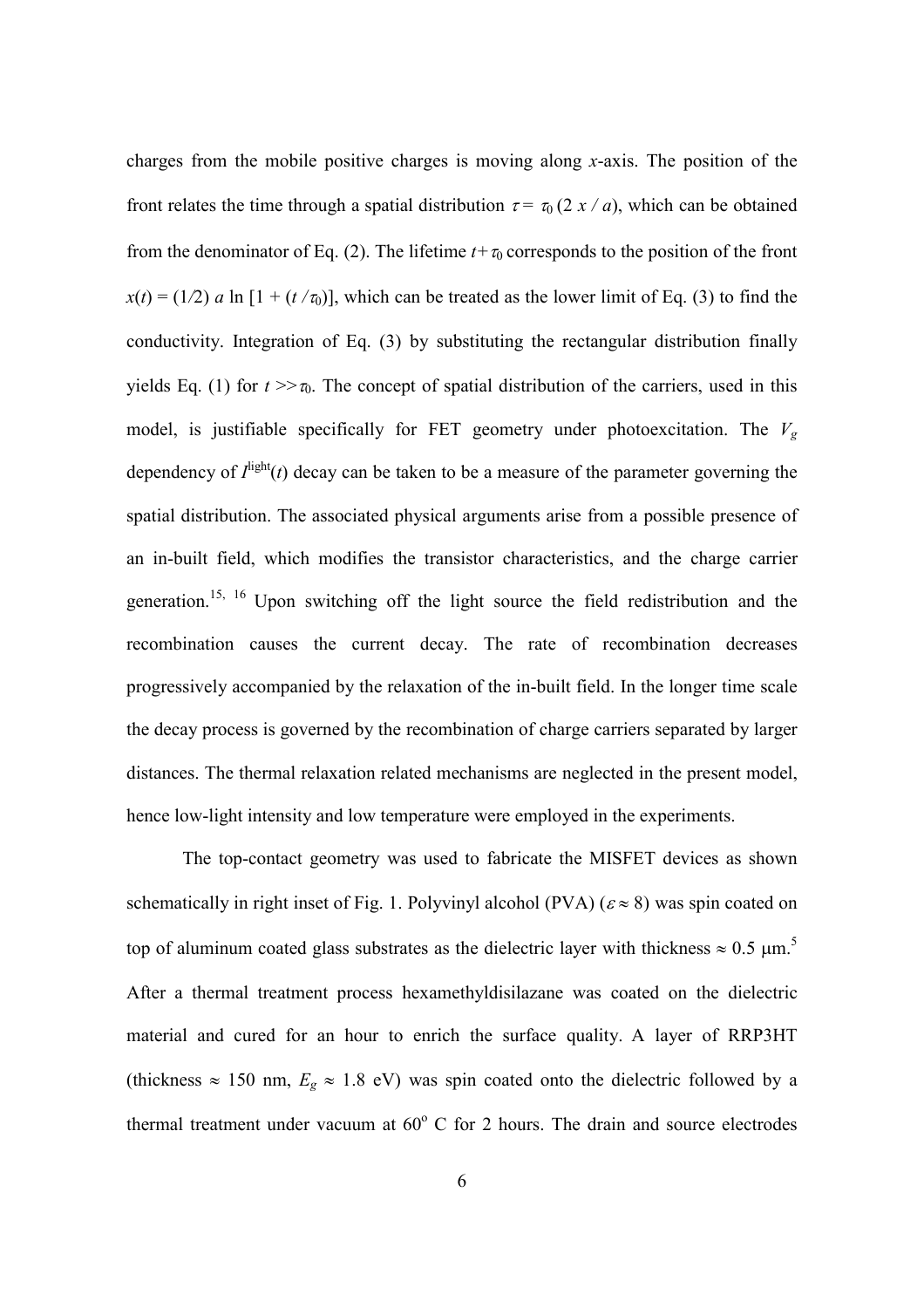were then fabricated by thermally evaporating gold through a shadow mask to maintain their separation of 40  $\mu$ m and width of 3 mm.

The transistor characteristics of the MISFET device consisting of PVA as insulating layer and RRP3HT as semiconducting layer, is shown in Fig. 1. In order to analyze the characteristics, the traditional FET model is typically modified to include the bulk-linear effects.<sup>17</sup> Hence the total current in this device is:

$$
I_d = I_{channel} + I_{bulk} = \frac{\mu_h CW}{2L} \left[ (V_g - V_0) V_{ds} - \frac{V_{ds}^2}{2} \right] + \left( \frac{Ne\mu_h WT}{L} \right) V_{ds} \tag{4}
$$

where *C* is the capacitance per unit area of the dielectric medium (i.e.  $C = \varepsilon/d$ , *d* is the thickness of the insulator having dielectric constant  $\varepsilon$ ), *W*, *L*, and *T* are the channel width, channel length and the thickness of the active material respectively and *N* is the charge density in the bulk. The experimental data are well-fitted (standard error  $\leq 0.3\%$ ) to Eq. (4) (dashed lines) providing  $\mu_h \approx 2.6 \times 10^{-3}$  cm<sup>2</sup>/V s at  $V_g = -10$  V and  $N \approx 10^{15}$ / cm<sup>3</sup>. The transfer characteristic of that device at  $V_{ds}$  = -10 V is depicted in left inset of Fig. 1.

The device characteristics are altered dramatically upon photoexcitation. Large changes in  $I$  similar to the FETs based on RRP3OT  $<sup>5</sup>$  are observed upon photoexcitation.</sup> The response of  $I^{\text{light}}(t)$ , measured across drain-source with respect to the photoexcitation are observed to be dependent on  $V_g$  as shown in Fig. 2(a). Fig. 2(a) depicts the sharp increase in  $I^{\text{light}}(t)$  upon exposing to light having energy  $\approx 2.3$  eV ( $>E_g$ ) and intensity  $\approx 1$ mW/cm<sup>2</sup> for a device biased at  $V_{ds}$  = -40 V at 100 K. The initial stages of the decay in the sub millisecond range can be evaluated from the ac response of  $I(t)$  to short periodic light pulses as shown in Fig. 2(a) inset. Two distinct features were observed from these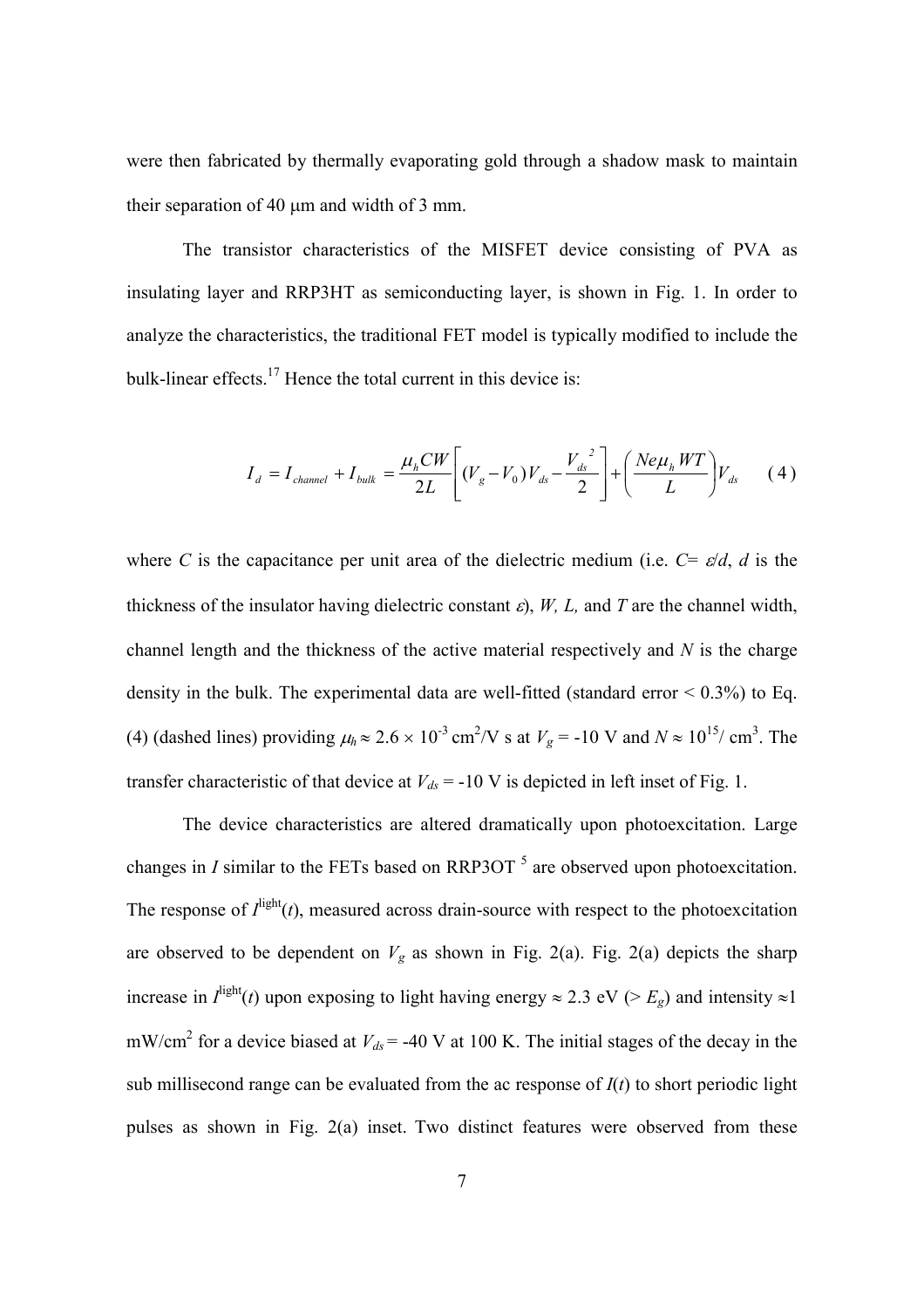experiments: (i) The ac peak-peak response of  $I(t)$  is at least three orders less than the total change of dc current obtained from long duration light-exposure. (ii) The ac response, which is a signature of fast response (< 20 msec) does not show any discernible dependence on  $V_g$ . The  $V_g$  dependence of the current decay appears at longer time scales when the electrons and holes are well-separated from each other. The difference in  $V_g$ dependence can then be attributed to a more effective screening at higher density of PCC, which prevails at the early stages.

The build up of photoinduced excess current  $I_{on}(t)$  for different  $V_g$  is shown in Fig. 2(b). The value of  $I_{on}(t)$  exhibits logarithmic dependence of time as fitted (dashed lines) in Fig. 2(b). This behaviour was reproduced for devices prepared using polymers from different batches indicating the general validity of this build-up over a measurement time range  $t < 20000$  sec as shown in Fig. 2(b) inset. According to the model given by Queisser *et al* <sup>14</sup> the logarithmic dependence of  $I_{on}(t)$  on cumulative photon dose implies a spatial separation of PCC at the interface. The interface potential between the *p*-layer and the bulk causes the separation of PCC with the negative charge diffusion to the substrate and get localized in trap states. The explanation of the accruing conductance was attributed to the available trap sites. Another particular feature observed in the present system is that  $I_{on}(t)$  rises faster with increasing negative  $V_g$ . This can be primarily attributed to the higher drift/diffusion rates of the photo-generated positive charge from the bulk to the channel region where the potential of the positive charge is significantly lowered. The negative charge carriers would also tend to diffuse into the bulk and the spatial-access can increase with increasing  $V_g$  in the enhancement mode.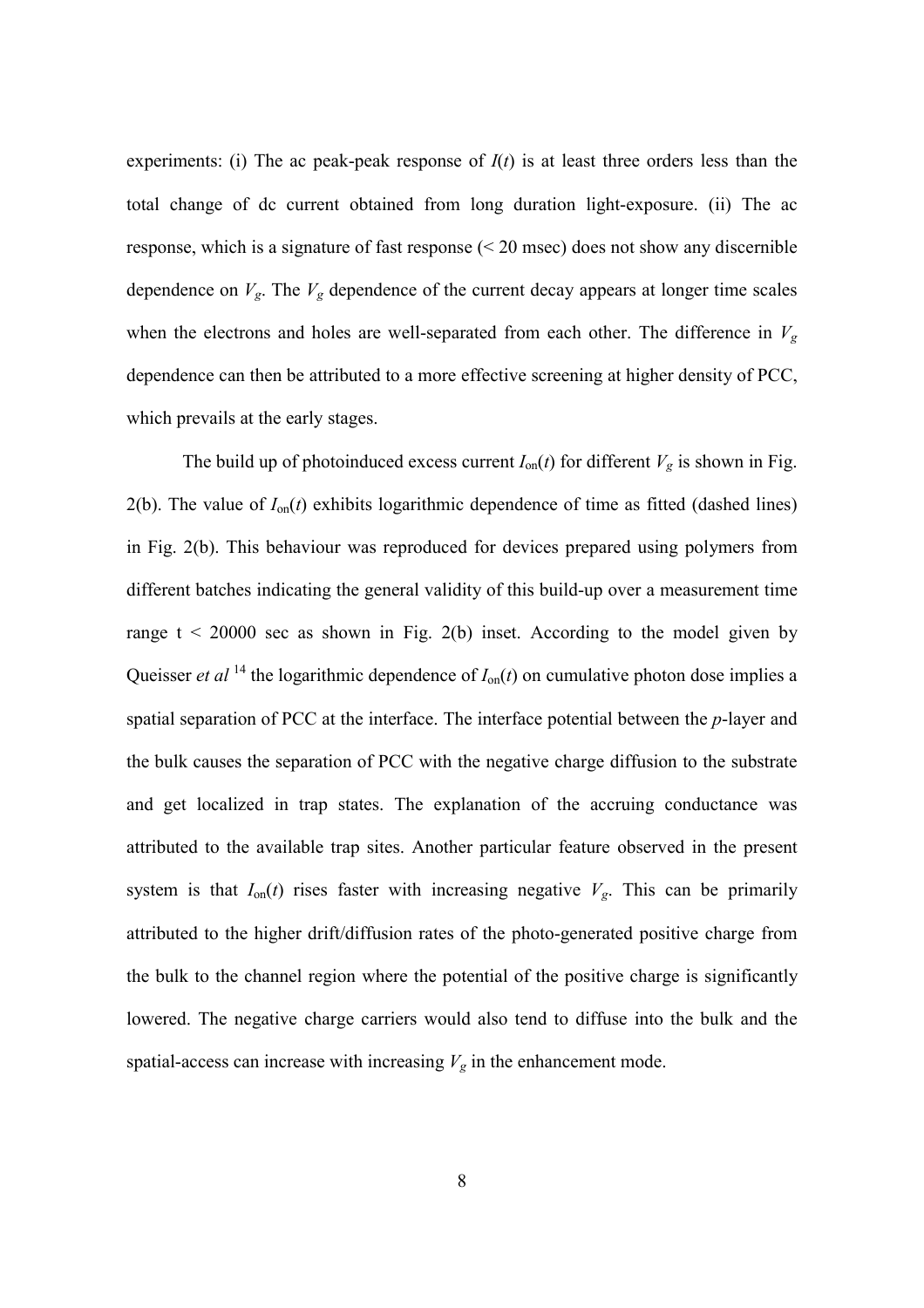The study of the decay rates upon switching off the PCC generation source is more informative and revealing, especially in terms of the relaxation processes prevailing in the system. The decay clearly, as shown in Fig. 3 reveals the presence of a persistent current, i.e. the photoinduced effect persists for several hours prior to reaching its dark equilibrium value as shown in inset (b) of Fig. 3. The indicators for the dark equilibrium conditions are the saturation current and mobility values obtained from the transistor characteristics.

The current decay  $I_{\text{off}}(t)$  can be fitted forcefully to the Kohlrausch's law yielding physically, unrealistic value of fitting parameter such as  $\gamma = 0.0538$ . The present model, however, predicts that  $I_{off}(t)$  depends on the density of the excess charge generated in the device during exposure. The fitting to this model using Eq. (1) is satisfactory for the initial duration  $(t < 200 \text{ s})$ , at longer duration a small but discernable deviation to the model appears. The discrepancy arises due to our initial assumption based on the rectangular distribution of trapped negative charges, which does not portray a realistic distribution of the spatial of the negative charge carriers in the bulk. A more appropriate and physically explainable distribution can be of the form  $n(x,0) = Q/x$  within the region  $0 \le x \le l$  and zero elsewhere, where Q is the  $V_g$  dependent parameter expressing the density of the negative charges. On substitution of this distribution along with the same limit as described earlier and assuming  $t \gg \tau_0$ , Eq. (3) leads to

$$
I_{\text{off}}(t) = I_{\text{ini}} - I_{\text{dec}} \ln[\ln(t / \tau_0)] \tag{5}
$$

where  $I_{\text{dec}}$  is linearly proportional to  $\mu_h$ , *a* and *Q*, governing the decay rate. The experimental points are fitted with Eq. (5) over the entire duration with a higher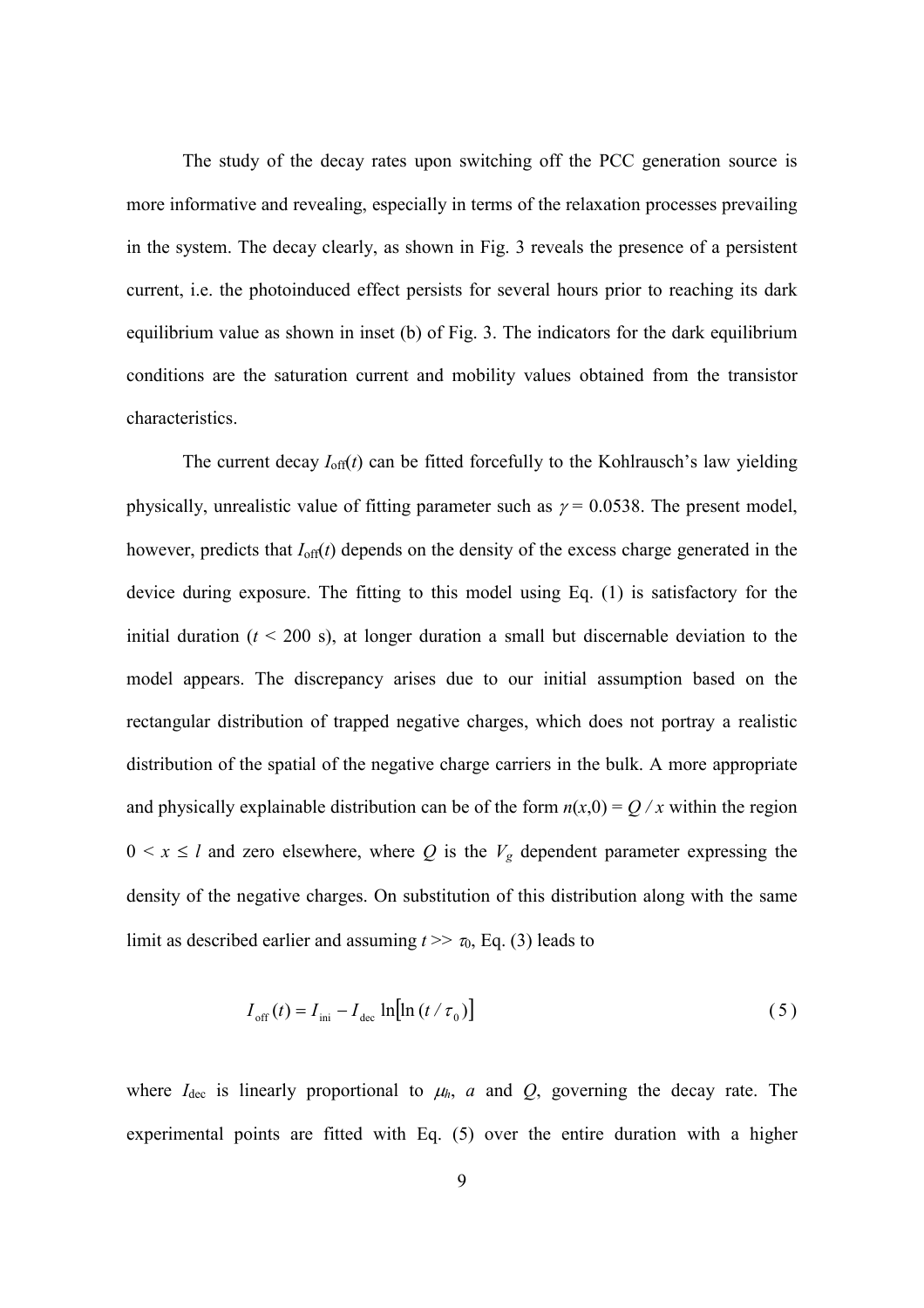resolution (standard error  $\leq$  0.3%), as shown in Fig. 3 (dashed lines). The decay also exhibits a dependence on *Vg* supporting the distribution introduced in the model.

The  $V_g$  dependence of the fitting parameters are depicted in inset (a) of Fig. 3. The parameter  $I_{\text{ini}}$  represents the initial value of  $I_{\text{off}}(t)$  prior to the decay, or the saturated photoinduced current. This value is higher for  $V_g < 0$  and decreases linearly as the FET is operated in the depletion mode, as one would expect intuitively. The second parameter  $I_{\text{dec}}$  follows a similar trend with respect to  $V_g$ . This dependence clearly indicates that the excess charge density and its decay rate depend on  $V_g$ . The  $V_g$  dependence of the decay rate becomes more evident upon examining the derivative of Eq. (5) and further validates the model adapted.

Further insight into the physical aspects of the decay-model in case of the present system were obtained by carrying out a series of experiments, revealing the minimal role of the drain/source contacts and the region around it. For example the polarity of the contact was reversed periodically to sweep out the light-induced trapped charges around the region. This procedure resulted only in marginal changes in the magnitude of the residual current without any significant changes in the temporal aspect of the decay. Similar experiments were also done with light incident selectively on the source/drain electrode region. The persistent behavior and the general profile of the decay existed even after continual flipping of *Vds*. These observations are indicative of relaxation across the bulk-interface region.

In conclusion, an illustrative experimental investigation with a suitable theoretical approach is accomplished to interpret the slow relaxation of the photoinduced current in organic FET. We observe a  $V_g$  dependence of photocurrent relaxation in the intermediate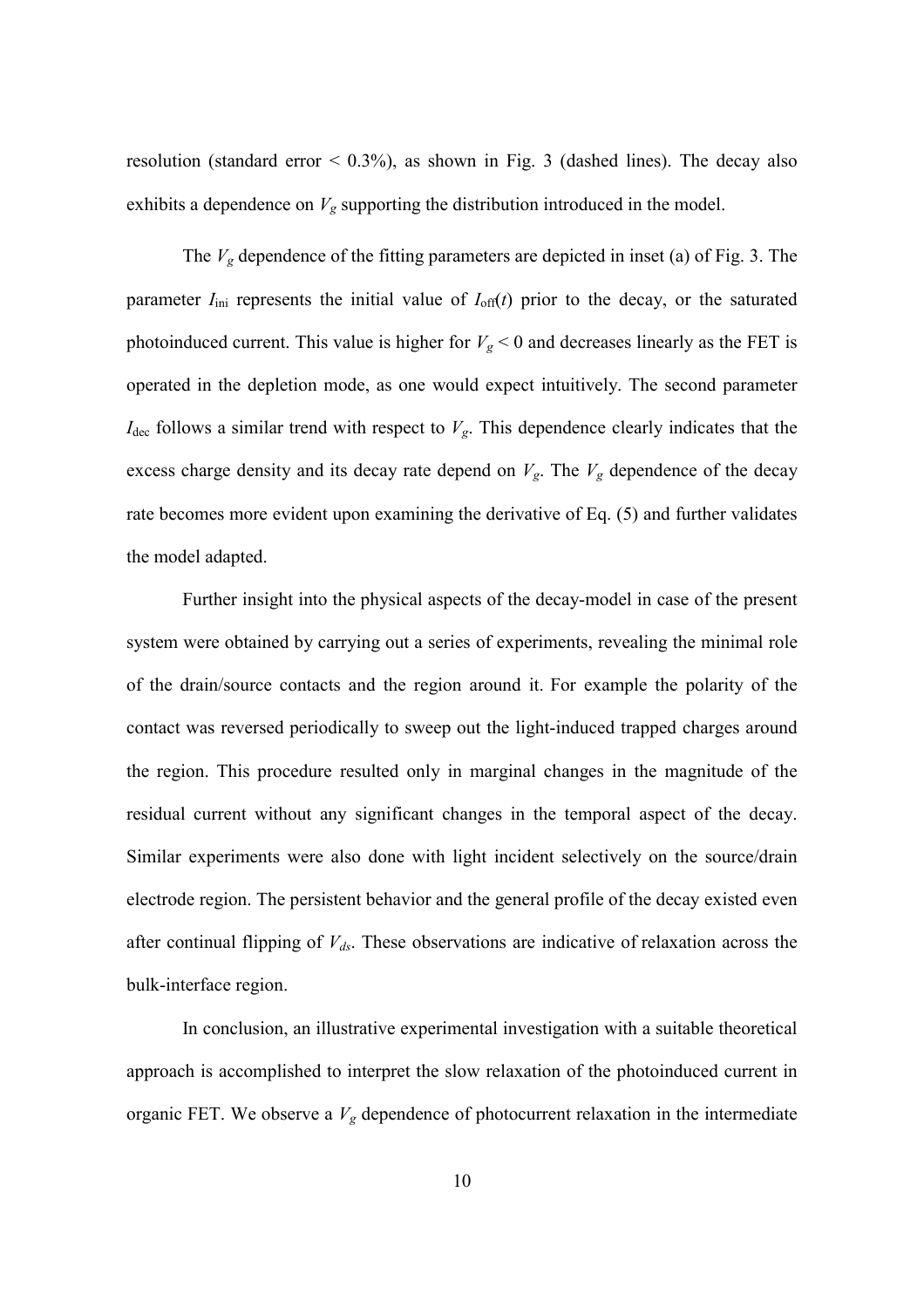stages of the decay in this three terminal device. The model based on the basis of dispersive diffusion of charge carriers after being generated was adapted for the present system. The model was modified to include a gradually decreasing function for the spatial distribution of the photo-generated trapped negative carriers. The model yields excellent fits to the experimental results with reasonable description of the physical attributes in the decay process, especially in the intermediate and long time regimes.

\* E-mail: narayan@jncasr.ac.in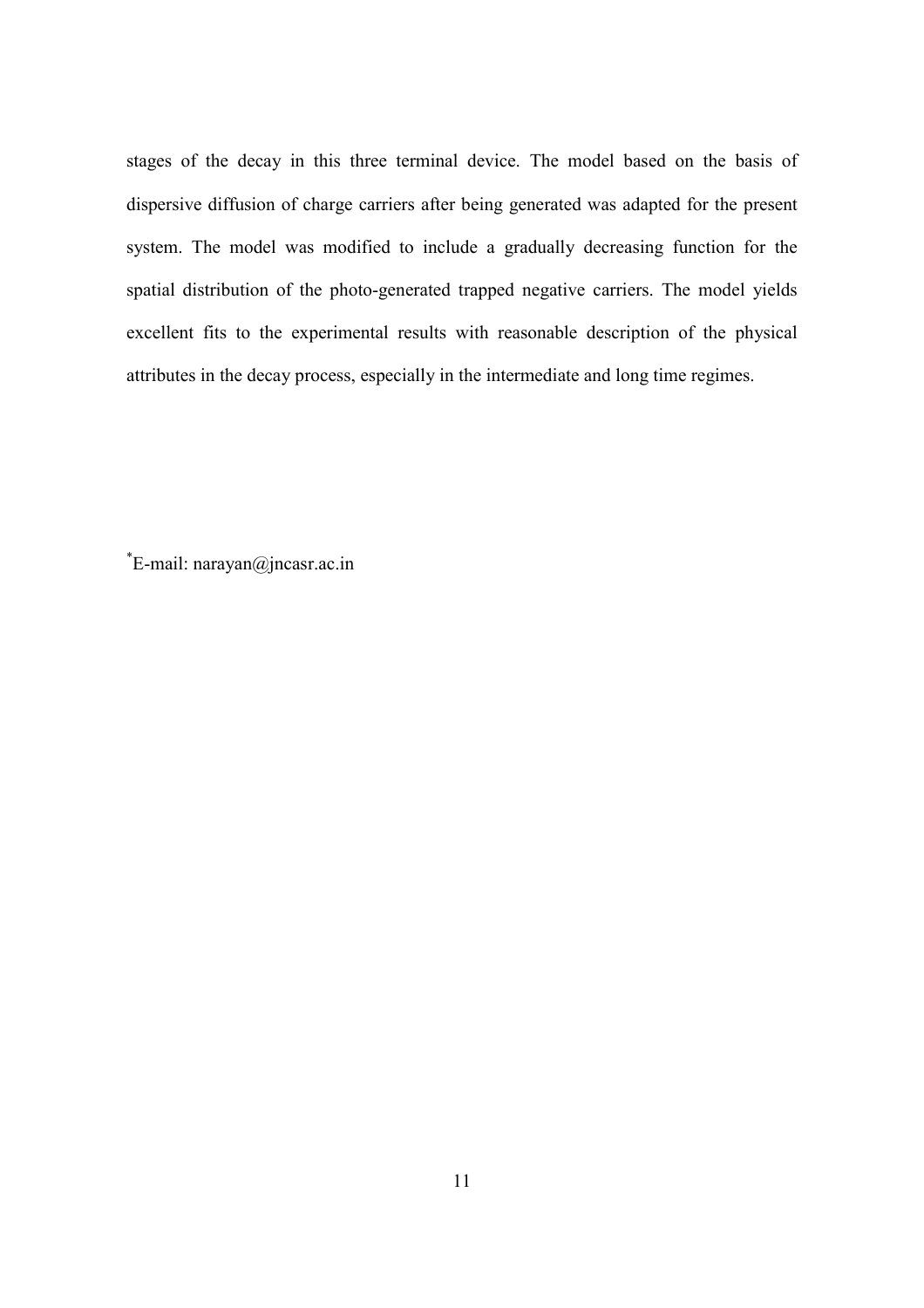C. D. Dimitrakopoulos and D. J. Mascaro, IBM J. Res. Dev. **45**, 11 (2001).

- <sup>2</sup> C. J. Drury, C. M. J. Mutsaers, C. M. Hart, M. Matters, and D. M. de Leeuw, Appl. Phys. Lett. **73**, 108 (1998).
- A. R. Brown, A. Pomp, M. Hart, and D. M. de Leeuw, Science **270**, 972 (1995).
- A. Dodabalapur, Z. Bao, A. Makhija, J. G. Laquindanum, V. R. Raju, Y. Feng, H. E. Katz, and J. Rogers, Appl. Phys. Lett. **73**, 142 (1998).
- K. S. Narayan and N. Kumar, Appl. Phys. Lett. **79**, 1891 (2001).
- C. H. Lee, G. Yu and A. J. Heeger, Phys. Rev. B **47**, 15543 (1993).
- B. Dulieu, J. Wéry, S. Lefrant, and J. Bullot, Phys. Rev. B **57**, 9118 (1998).
- M. Westerlin, R. Österbacka, and H. Stubb, Phys. Rev. B **66**, 165220 (2002).
- Y. H. Kim, D. Spiegel, S. Hotta, and A. J. Heeger, Phys. Rev. B **38**, 5490 (1988).
- <sup>10</sup> R. G. Palmer, D. L. Stein, E. Abrahams, and P. W. Anderson, Phys. Rev. Lett. **53**, 958 (1984).
- H. J. Queisser, Phys. Rev. Lett. **54**, 234 (1985).
- <sup>12</sup> P. J. Brown, H. Sirringhaus, M. Harrison, M. Shkunov, and R. H. Friend, Phys. Rev B , 125204 (2001).
- M. F. Shlesinger and E. W. Montroll, Proc. Nat. Acad. Sci. U.S.A. **81**, 1280 (1984).
- H. J. Queisser and D. E. Theodorou, Phys. Rev. B **33**, 4027 (1986).
- E. J. Meijera, C. Tanase, P. W. M. Blom, E. van Veenendaal, B. H. Huisman, D. M. de Leeuw, and T. M. Klapwijk, Appl. Phys. Lett. **80**, 3838 (2002).
- U. Albrecht and H. Bässler, Chem. Phys. Lett. **235**, 389 (1995).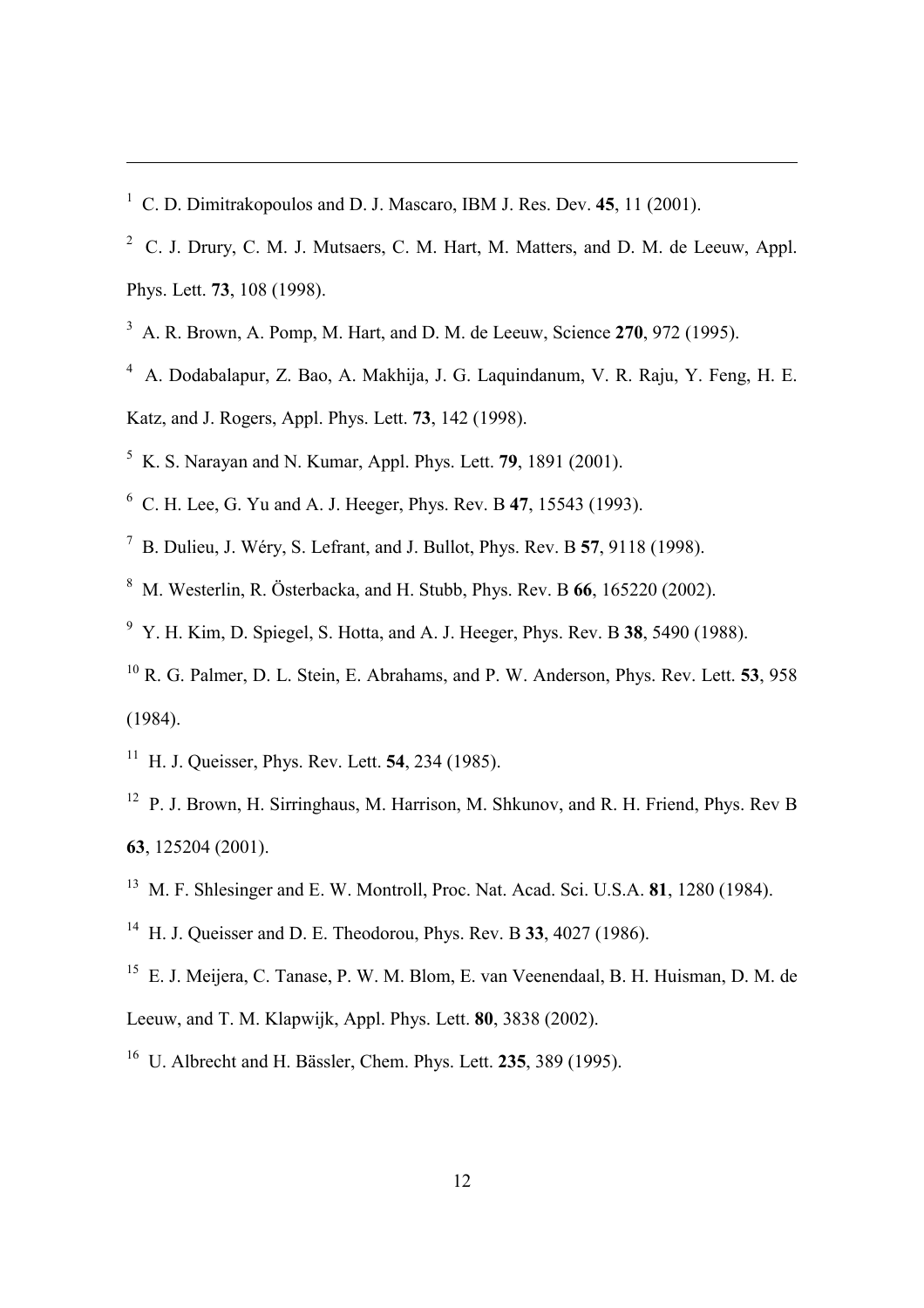<sup>17</sup> F. Garnier, G. Horowitz, D. Fichou, and X. Peng, in *Science and Application of Conducting Polymers*, edited by W. R. Salaneck, D. T. Clark, E. J. Samuelsen (Adam Hilger, New York, 1991), p.73.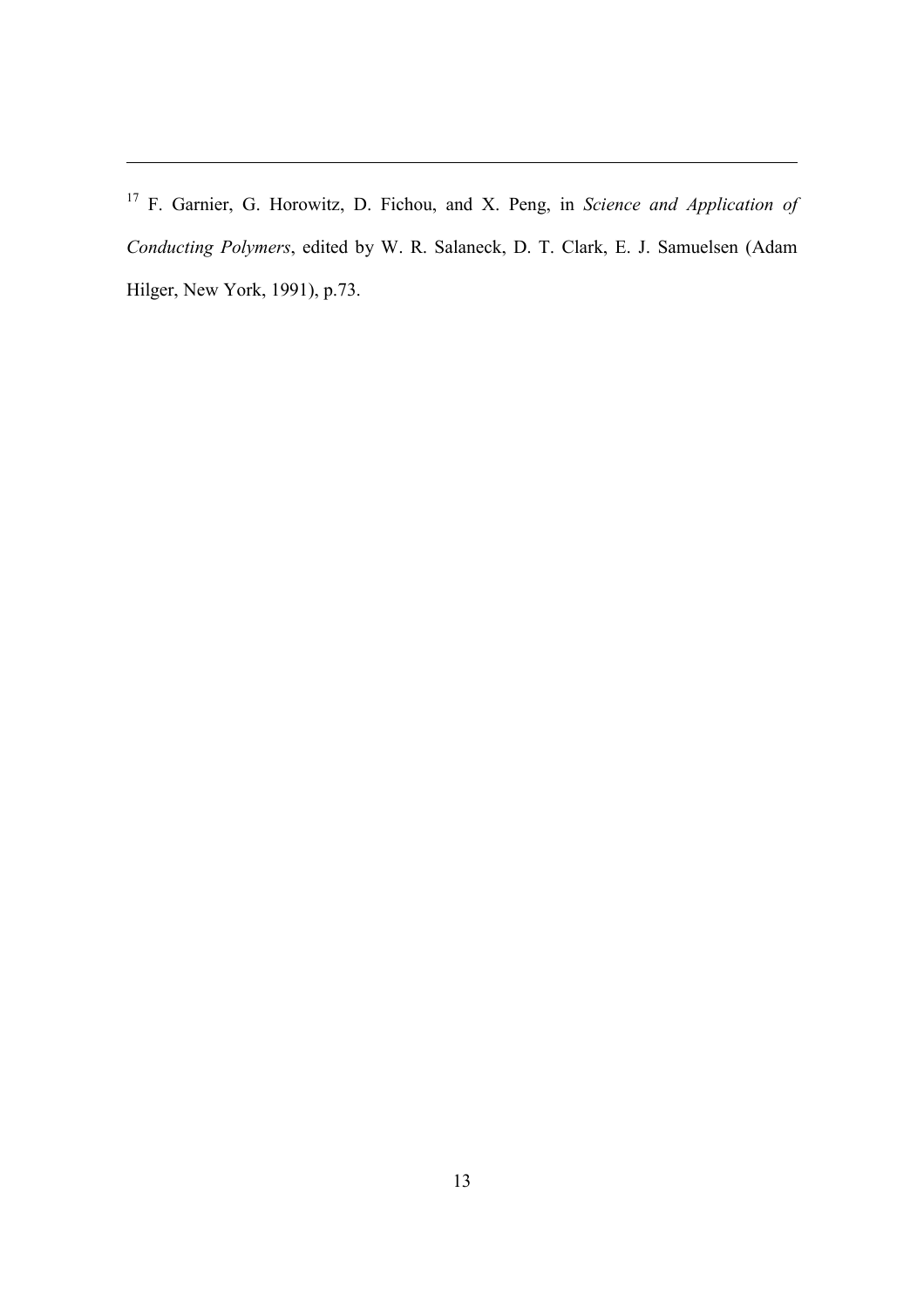## **Figure Caption:**

 $\overline{a}$ 

**Fig. 1: Transistor characteristic of the device with**  $L = 38 \text{ µm}$ **;**  $W = 2.3 \text{ mm}$ **;**  $T = 150$ nm and  $d = 0.5$   $\mu$ m. The dashed lines indicate fits to  $I_d(V_{ds})$ . Inset: (Right) The **schematic diagram of a MISFET in a staggered top-contact geometry. (Left) Transfer characteristics at**  $V_{ds}$  = - 10 V.

**Fig. 2:** (a) The photoinduced current  $I^{\text{light}}(t)$  in a FET for different  $V_g$ . The device was exposed with a laser ( $\approx$  2.3 eV) under  $V_{ds}$  = -40 V at 100 K. Inset: short pulse (20 **ms)** response  $I(t)$  in ac mode at  $V_{ds} = 60$  V for different  $V_g$ ; -60 V (0), 0 V ( $\Delta$ ) and 60 **V** ( $\nabla$ ). (b) The build up of photoinduced current  $I_{on}(t)$  for different  $V_{gs}$ , along with **fits to logarithmic time dependence (- - -). Inset:**  $I_{on}(t)$  for a device from a different **batch under**  $V_{ds}$  **= -80 V,**  $V_g$  **= -20 V at 150 K over a longer time regime (every 500<sup>th</sup>) data point is displayed).**

**Fig. 3:** Log-log plot of photocurrent relaxation  $I_{\text{off}}(t)$ , along with fits to Eq. (5) (- - -) **at different** *Vg***; -32 V (), -24 V (), -16 V (), -8 V (), 0 V (), 16 V ( ), every 70th data point is plotted. Inset (a) Decay fitting parameters;**  $I_{\text{ini}}(V_g)$  **and**  $I_{\text{dec}}(V_g)$  **as a function of**  $V_g$ **, and Inset (b) is the semilog plot of**  $I_{\text{off}}(t)$  **under**  $V_{ds}$  **= -80 V,**  $V_g$  **= -20 V at 150 K for device prepared from a different batch over a longer time regime along with SEDL fit ( ) and double-log fit (- - -).**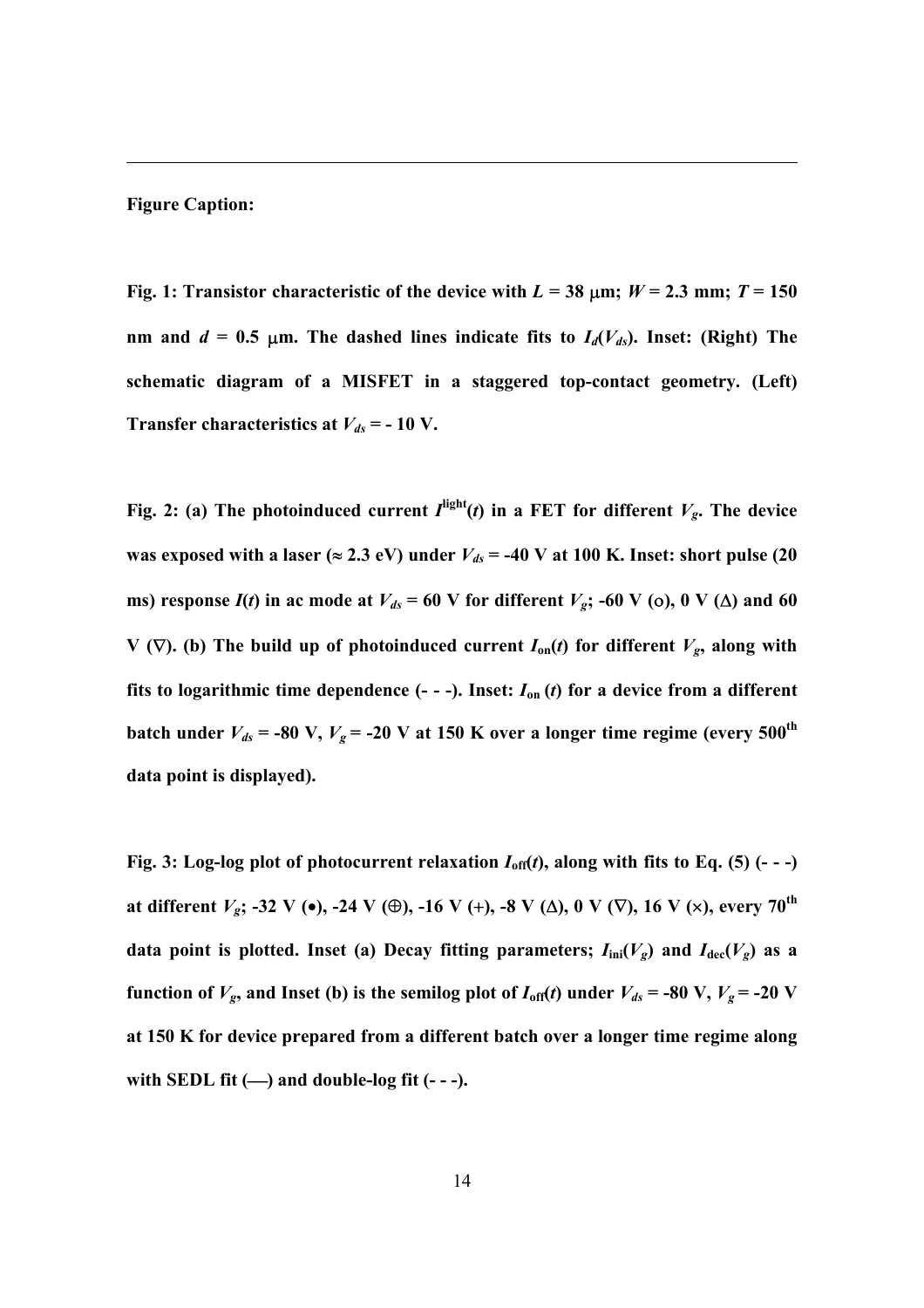

Fig. 1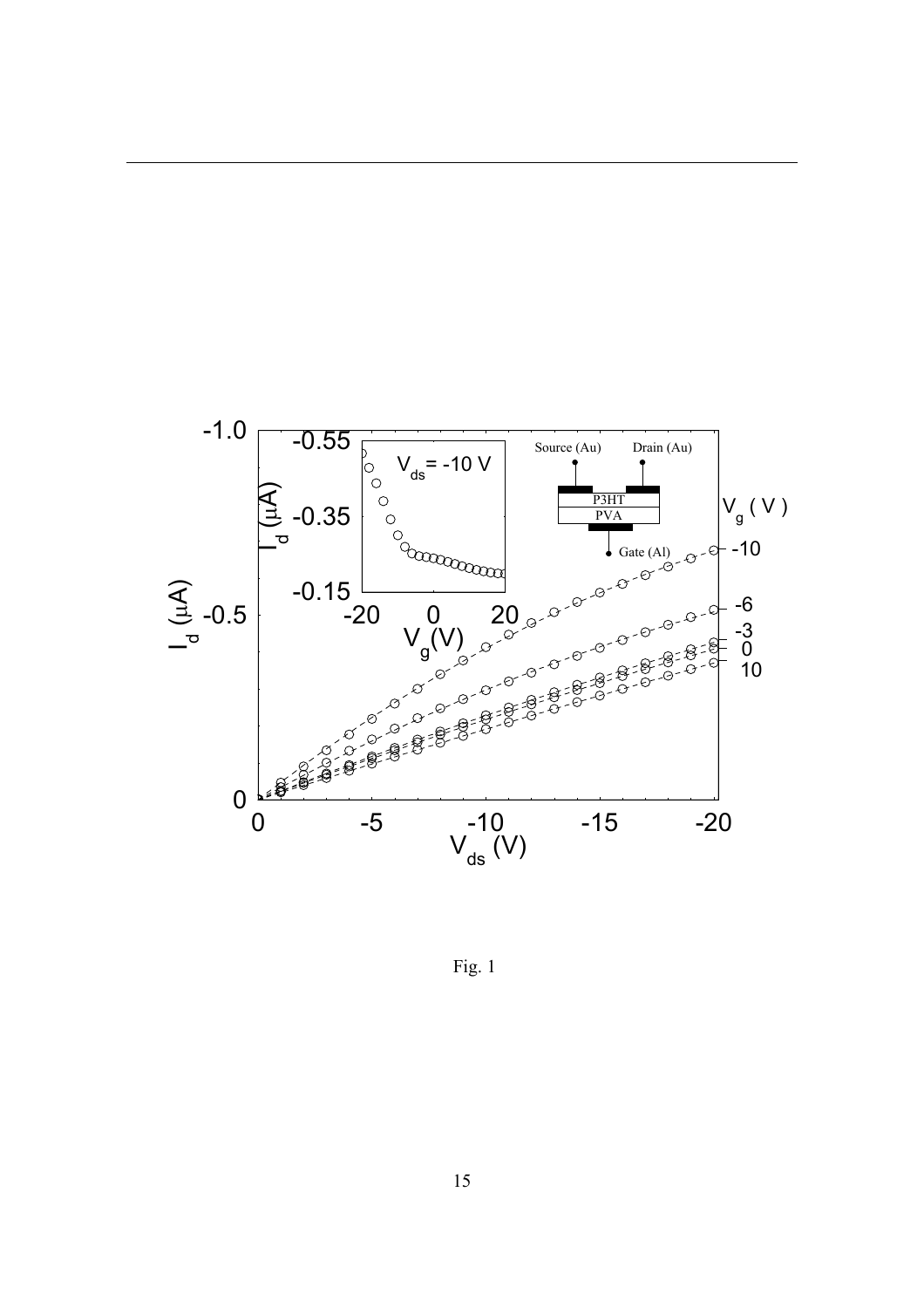

Fig. 2